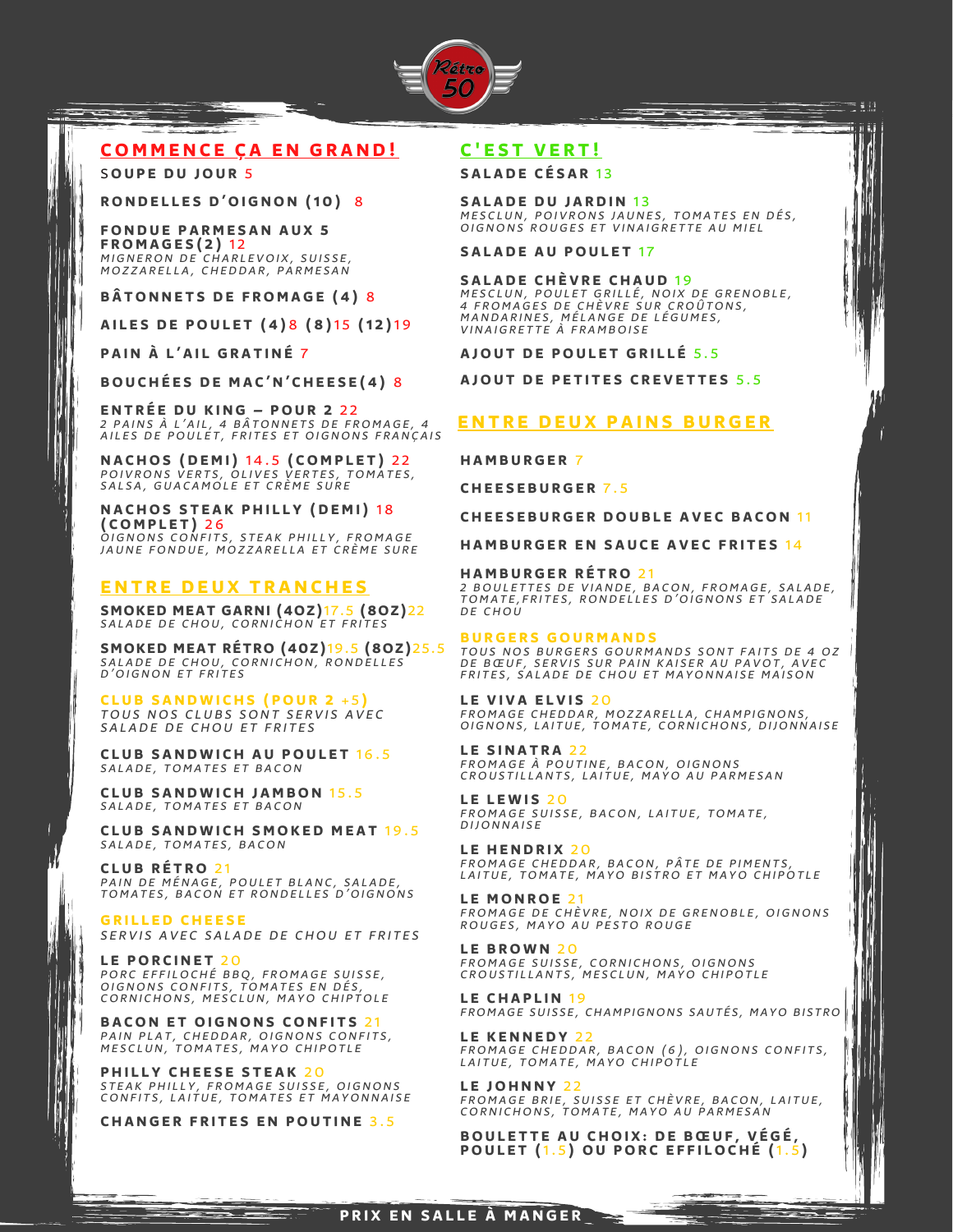

## **H E Y P A S T A !**

### **S P A G H E T T I S A U C E À L A V I A N D E** 1 4

**S P A G H E T T I R É T RO** 1 6 . 5 SAUCE À LA VIANDE, CHAMPIGNONS, SMOKED MEAT, POIVRONS VERTS, OIGNONS ET PEPPERONI

**S P A G H E T T I A U X F R U I T S D E ME R** 1 9 CREVETTES, GOBERGE, PÉTONCLES ET PALOURDES

**S P A G H E T T I A U X C R E V E T T E S** 1 9

#### **L A S A G N E** 1 4

**L A S A G N E R É T RO** 1 6 . 5 POIVRONS, OIGNONS, CHAMPIGNONS, PEPPERONI ET SMOKED MEAT

**AJOUTER BOULETTE (**5**), SMOKED-MEAT (**5**), SAUCISSES ITALIENNE (**5**), CHAMPIGNON (**4**), LÉGUMES MÉLANGÉ (**4**)**

**G R A T I N** 4 . 5

### **U N E POI N T E POU R TOI !OOOO**

PIZZA 6"/9"/12"/14"/16"

**F ROMA G E** 9 . 5 **/** 1 3 **/** 1 8 . 5 **/** 2 4 **/** 2 8 . 5

**À L ' A I L** 9 . 5 **/** 1 3 **/** 1 8 . 5 **/** 2 4 **/** 2 8 . 5

**C H AMP I G NON S \*** 1 2 . 5 **/** 1 5 **/** 2 2 . 5 **/** 2 8 **/** 3 3 . 5

**P E P P E RON I** 1 2 . 5 **/** 1 7 **/** 2 7 . 5 **/** 3 5 **/** 4 2 . 5

**B A CON** 1 4 . 5 **/** 2 0 **/** 3 0 . 5 **/** 3 7 **/** 4 5 . 5

**L É G UME S \*** 1 2 . 5 **/** 1 8 . 5 **/** 2 7 **/** 3 5 . 5 **/** 4 3 . 5

**TOU T E G A R N I E** 1 3 . 5 **/** 1 9 **/** 2 9 . 5 **/** 3 7 **/** 4 7 . 5

**S T E A K H A C H É** 1 3 . 5 **/** 2 0 **/** 2 8 . 5 **/** 3 8 **/** 4 7 . 5

**SMOK E D ME A T** 1 4 . 5 **/** 2 1 **/** 3 0 . 5 **/** 4 1 **/** 5 0 . 5

**S P É C I A L R É T RO** - **/** 2 4 **/** 3 5 . 5 **/** 4 6 **/** 5 6 . 5 PEPPERONI, SMOKED MEAT, SAUCISSES, BACON, STEAK HACHÉ, OIGNONS, CHAMPIGNONS ET **POIVRONS** 

**P I Z Z A G H E T T I** 1 4 . 5 **/** 2 0 **/** 2 9 . 5 **/** 4 1 **/** 4 8 . 5

**C R E V E T T E S \*** 1 8 . 5 **/** 2 4 **/** 3 9 . 5 **/** 4 6 **/** 5 6 . 5

**F R U I T S D E ME R \*** 1 8 . 5 **/** 2 4 **/** 3 9 . 5 **/** 4 6 **/** 5 6 . 5 CREVETTES, PÉTONCLES, PALOURDES, GOBERGE

**\* C HOI X D E S A U C E TOMA T E OU B É C H AME L**

**E X T R A S P I Z Z A 6 ' ' / 9 ' ' / 1 2 ' ' / 1 4 ' ' / 1 6 ' '**

**F ROMA G E** 3 . 5 **/** 4 . 5 **/** 5 . 5 **/** 6 . 5 **/** 7 . 5 **V I A N D E** 5 . 5 **/** 6 . 5 **/** 8 . 5 **/** 9 . 5 **/** 1 2 . 5 **L É G UME S** 2 . 5 **/** 3 . 5 **/** 4 . 5 **/** 5 . 5 **/** 6 . 5 **C R E V E T T E** 6 . 5 **/** 9 . 5 **/** 1 3 . 5 **/** 1 6 . 5 **/** 2 1 **F R U I T S D E ME R** 6 . 5 **/** 9 . 5 **/** 1 3 . 5 **/** 1 6 . 5 **/** 2 1

## **NOS C L A S S IQU E S R É T RO**

**POGO** 3 . 5

**F I S H N ' C H I P S** 1 9 8 OZ, SERVI AVEC FRITES, CORNICHONS ET NAPPE<br>DE SAUCE ET DE CHIPS CORNICHON À L'ANETH ET<br>. SALADE DU JARDIN

**A S S I E T T E B I F T E C K H A C H É** 1 9 SERVI AVEC SALADE DE CHOU ET FRITE

**HOT - C H I C K E N** 1 6 . 5 TRANCHES DE PAIN, POULET BLANC, SAUCE BRUNE, PETITS POIS, SALADE DE CHOU ET FRITES  $16.5$ 

**QUART DE POULET CUISSE 16** SERVI AVEC PAIN, SALADE DE CHOU, SAUCE BBQ ET FRITES 16

**QUART DE POULET POITRINE 18** SERVI AVEC PAIN, SALADE DE CHOU, SAUCE BBO ET **FRITES** 

**F I L E T D E POI T R I N E D E POU L E T** 1 6 4 FILETS, SALADE DE CHOU, SAUCE BBQ ET FRITES

**B ROC H E T T E D E POU L E T** 2 2 SERVIE AVEC RIZ, PAIN À L'AIL SAUCE BBQ ET<br>SALADE VERTE 22

**C H A N G E R F R I T E S POU R POU T I N E** 3 . 5

#### **P I Z Z A D A T I N G**

**P I Z Z A L A S A G N E** 2 2 COMBO PIZZA 6" AU CHOIX : FROMAGE, PEPPERONI, GARNIE OU LÉGUMES

**P I Z Z A S P A G H E T T I** 2 1

**P I Z Z A C É S A R** 2 1

**P I Z Z A F R I T E S** 2 1

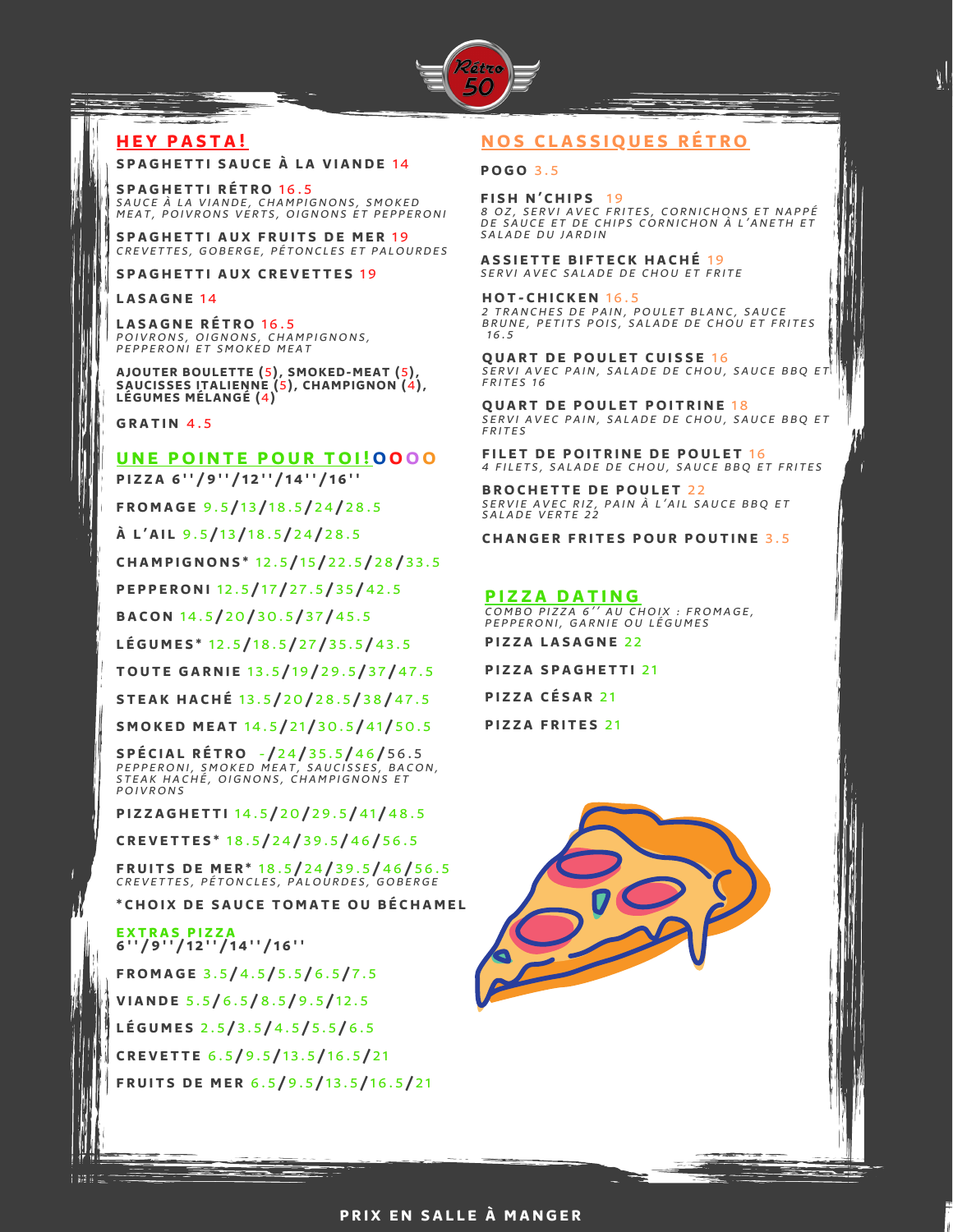

NOTRE SÉLECTION POUTPOUT POUR NOS CLIENTS DU RÉTRO 50! MENU COMPLET DISPONIBLE POUR EMPORTER OU EN LIVRAISON SUR NOTRE APPLICATION GROUPE EXPÉRIENCE RESTO OU AU WWW.GROUPEEXPERIENCERESTO.COM

**FORMA T (** P E T I T **/** G R A N D E **) KETO(SI PRIS AVEC SAUCE KETO ET FRITES MÉLANGE DE CÉLERIS-RAVES & NAVET) SANS GLUTEN (SI PRIS AVEC SAUCE KETO ET FRITES MÉLANGE DE CÉLERIS-RAVES & NAVET)**

**C HOI X D E F R I T E S** FRITES RÉGULIÈRES - POMME DE TERRE EN QUARTIER - MÉLANGE DE CÉLERIS-RAVES B NAVETS (FAIBLE EN GLUCIDES)(2/4).

**C HOI X D E S A U C E S** BBQ, BRUNE, KETO  $\mathscr{B}$ , POIVRES (1/2), ITALIENNE (1/2), À LA BIÈRE (1/2)

### LES CLASSIQUES & SPÉCIALES POUTPOUT

**R É G U L I È R E (** 9 **/** 11**)** (FRITES AU CHOIX, FROMAGE EN GRAINS ET SAUCE BRUNE)

**G A R N I E (**11 **/** 1 6 **)** (FRITES AU CHOIX, FROMAGE EN GRAINS, SAUCE BRUNE, CHAMPIGNON, PIMENT, OIGNON ET PEPPERONI)

**G A L V A U D E (**11 **/** 1 6 **)** (FRITES AU CHOIX, FROMAGE EN GRAINS, SAUCE BRUNE, POULET, POIS VERT ET SALADE DE CHOU)

**B I F T E C K H A C H É (**1 0 **/** 1 4 . 5 **)** ( FRITES AU CHOIX, FROMAGE EN GRAINS, SAUCE BRUNE ET BIFTECK HACHÉ)

**BIFTECK HACHÉ ET OIGNON (11/15) <sup>®</sup>** (FRITES AU CHOIX, FROMAGE EN GRAINS, SAUCE BRUNE, OIGNON ET BIFTECK HACHÉ)

**I T A L I E N N E (**1 0 **/** 1 4 **)** (FRITES AU CHOIX, FROMAGE EN GRAINS ET SAUCE À LA VIANDE)

**A U X S A U C I S S E S (**1 0 **/** 1 4 **)** (FRITES AU CHOIX, FROMAGE EN GRAINS, SAUCE BRUNE ET SAUCISSE)

**POU T I N E R É T RO (**1 2 **/** 1 6 . 5 **)** (FRITES AU CHOIX, FROMAGE EN GRAIN, POIVRONS, OIGNONS, CHAMPIGNONS, PEPPERONI, SMOKED MEAT, SAUCE BRUNE)

**RANCH POULET ET BACON (15.5/23) 80** (FRITES AU CHOIX, FROMAGE EN GRAINS, SAUCE BRUNE, POULET GRILLÉ, BACON, SAUCE RANCH ET ÉCHALOTE)

**PORC EFFILOCHÉ (15.5/21)**<br>(FRITES AU CHOIX, FROMAGE EN GRAINS, SAUCE BBQ, PORC EFFILOCHÉ, SAUCISSE À LA CÔTE LEVÉE, OIGNON CARAMÉLISÉ ET ÉCHALOTE)

**POULET BUFFALO** (15.5/23) (FRITES AU CHOIX, FROMAGE EN GRAINS, SAUCE BBQ, POULET PANÉ, SAUCE BUFFALO ET ÉCHALOTE)

**L A MA C A N D C H E E S E A U B A CON (**1 3 . 5 **/** 1 8 **)** (SAUCE BRUNE, FRITES AU CHOIX, FROMAGE EN GRAINS, MAC'N'CHEESE, SAUCE FROMAGE, BACON ET<br>ÉCHALOTE)

**MEXICAINE (**14.5**/**19**)** ®<br>(FRITES AU CHOIX, FROMAGE EN GRAINS, SAUCE BRUNE, BIFTECK HACHÉ, MAÏS, PIMENT FORT, SALSA,<br>GUACAMOLE, CRÈME SÛRE ET ÉCHALOTE)

**ROQUETTE**  $(14.5/21)$  @**@** (FRITES AU CHOIX, FROMAGE EN GRAINS, SAUCE BRUNE, ROQUETTE, FROMAGE DE CHÈVRE, BACON,<br>VINAIGRETTE BALSAMIQUE ET ÉCHALOTE)

# **NOS F R I T E S**

**F R I T E S R É G U L I È R E S (** 5 **/** 7 . 5 **) (** F R I T E S A U C HOI X )

**F R I T E S S A U C E (** 6 **/** 9 . 5 **) (** F R I T E S A U X C HOI X E T S A U C E A U C HOI X )

**F R I T E S POU T POU T (**11 **/** 1 6 . 5 **)** (FRITES AU CHOIX, SAUCE FROMAGE, CRÈME SURE, BACON ET ÉCHALOTES)

**F R I T E S R A N C H POU L E T E T B A CON (**1 5 . 5 **/** 2 3 **)** (FRITES AU CHOIX, SAUCE FROMAGE, SAUCE RANCH, POULET GRILLÉ, BACON ET ÉCHALOTES)

**FRITES MEXICAINE (11/1**6.5**)**<br>(frites au choix, sauce fromage, bifteck haché, maïs, piment fort, salsa, crème sur et<br>GUACAMOLE ET ÉCHALOTES)

**P R I X E N S A L L E À MA N G E R**